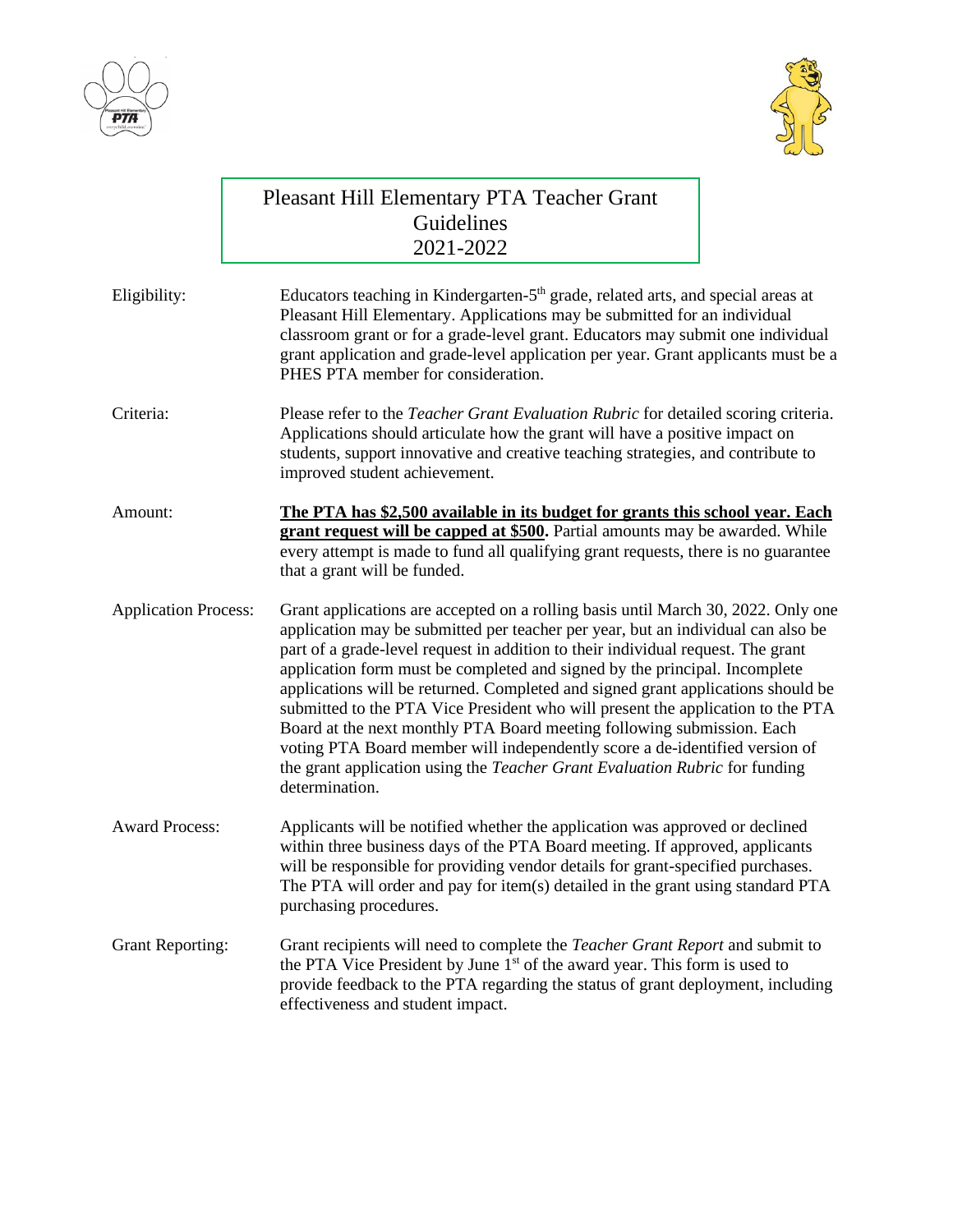



## **PHES PTA Teacher Fund Requests**

The PHES PTA is proud to support our teachers through faculty development fund requests and teacher grants. Teachers who are PHES PTA members are eligible to request faculty development funds and/or apply for a teacher grant by completing this form and submitting to the PHES PTA mailbox. Please note that while every attempt is made to fund requests, funding is not guaranteed.

| <b>Type of Fund Request:</b> Faculty Development Funds Teacher Grant Application                                                                                                              |  |  |
|-----------------------------------------------------------------------------------------------------------------------------------------------------------------------------------------------|--|--|
| <b>Faculty Development Fund Request</b>                                                                                                                                                       |  |  |
| Teachers may request funds for conferences, workshops, and professional training directly<br>related to faculty development. Travel, lodging, and meal expenses are not eligible for funding. |  |  |
|                                                                                                                                                                                               |  |  |
|                                                                                                                                                                                               |  |  |
| Amount Requested: \$                                                                                                                                                                          |  |  |
| Conference/Workshop Focus and Anticipated Benefit:                                                                                                                                            |  |  |
|                                                                                                                                                                                               |  |  |
|                                                                                                                                                                                               |  |  |
|                                                                                                                                                                                               |  |  |
|                                                                                                                                                                                               |  |  |
|                                                                                                                                                                                               |  |  |
| Principals' Signature: Date: Date:                                                                                                                                                            |  |  |
|                                                                                                                                                                                               |  |  |
| Status: □ Approved □ Declined                                                                                                                                                                 |  |  |

Comments: